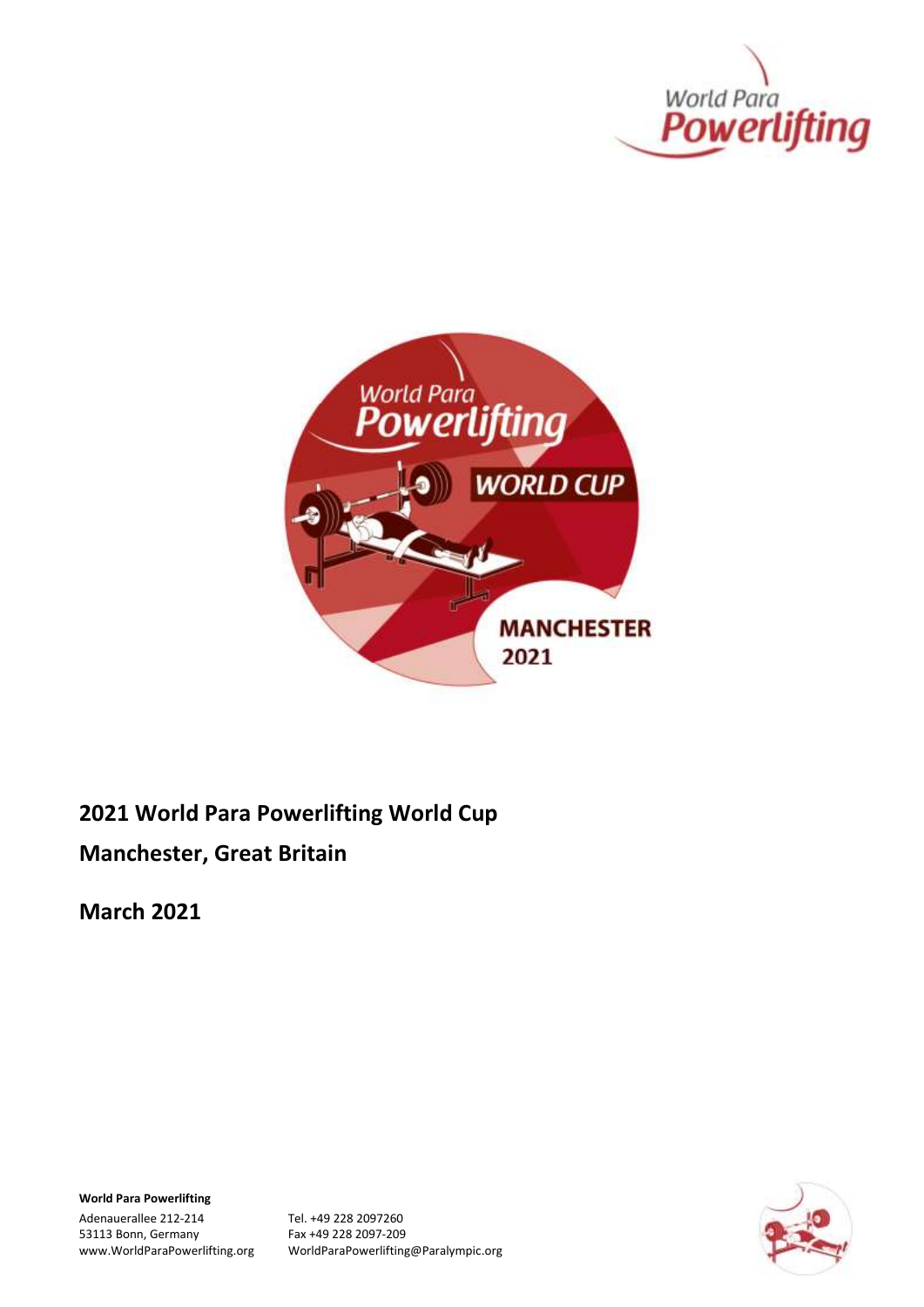

On behalf of British Weight Lifting, UK Sport and Manchester City Council, I am delighted to invite you to the **Manchester 2021 Para Powerlifting World Cup**, which is being held between 25-28 March in Manchester, UK.

The Manchester 2020 Para Powerlifting World Cup was the last qualification event to take place before the global coronavirus pandemic led to the postponement of the other qualification events and eventually the Tokyo 2020 Paralympic Games themselves. We are delighted that the UK will be welcoming back the para powerlifting community for the second of the new round of qualification events, to the same city and venue as in 2020. To be able to support athletes from across the world to continue to realise their Paralympic ambitions is a privilege and I am thoroughly looking forward to witnessing their performances in Manchester.

Great Britain is a country which is safe for international athletes to travel, with special travel arrangements in place for elite international teams negotiated through the UK Government. We are working closely with our national and local public health officials to ensure a secure and Covid-safe event. The health and wellbeing of para powerlifting athletes is of utmost importance and will be a key factor throughout this event.

Manchester is a city renowned for high class sporting events as well as being an international destination for sport, tourism and business. In recent months Manchester has spearheaded the return of international sport in the UK and we are using this experience to ensure best practice and lessons can be applied to the Manchester 2021 Para Powerlifting World Cup.

Our chosen venue in Wythenshawe, South Manchester, is only a 10 minute drive from Manchester International Airport and the official hotel, so competing athletes will experience a compact event with minimal travel time and be able to maximise training, preparation and relaxation time. In turn we are confident this will minimise risk of exposure to Covid-19 and protect the athletes and teams.

Our Local Organising Committee are committed to delivering a well-run, high quality athlete-centred World Cup experience in conjunction with World Para Powerlifting.

I wish all the best to the participants and look forward to seeing you in Manchester.



**Ashley Metcalfe Chief Executive Officer British Weight Lifting**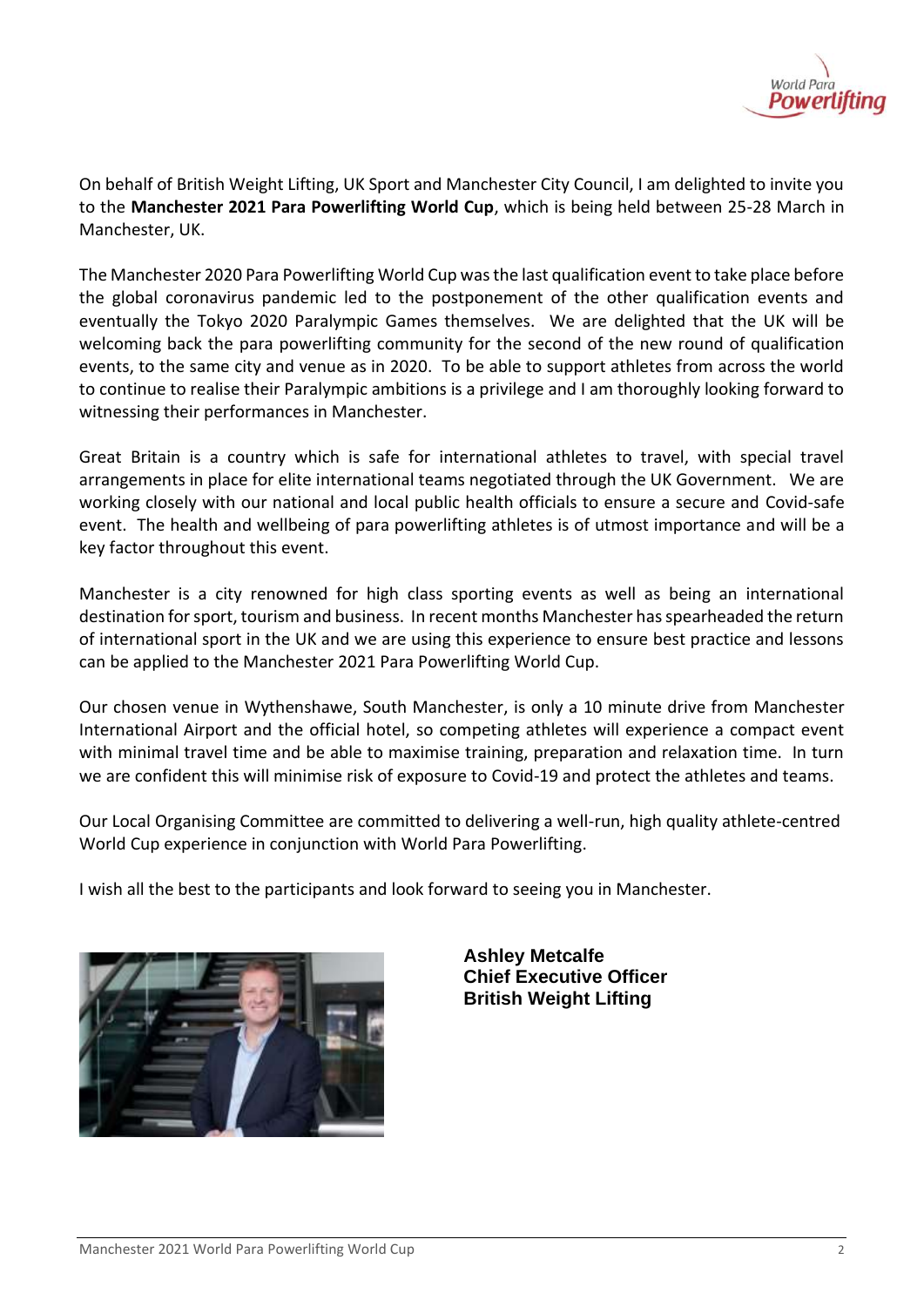

## **Contents**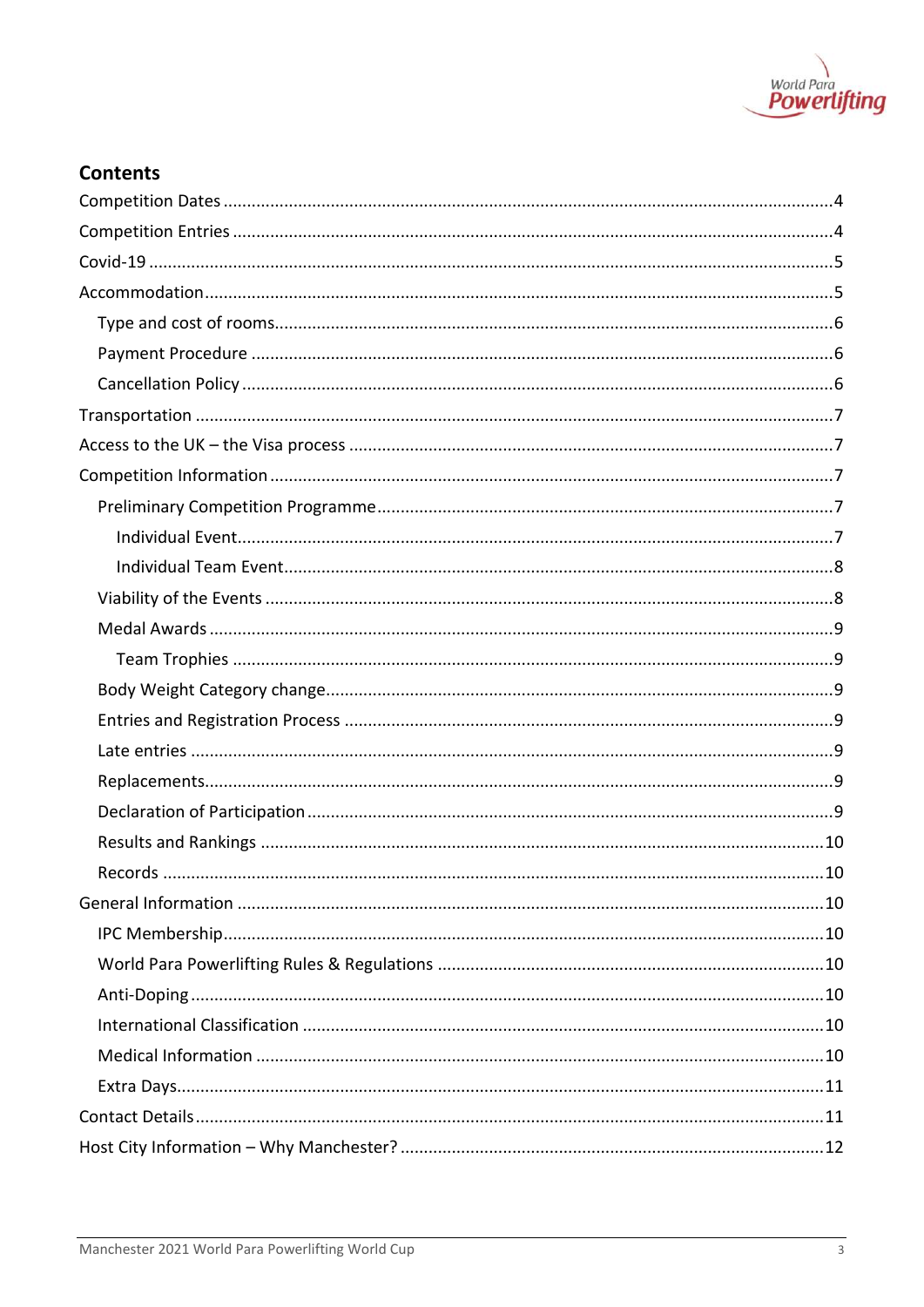

# <span id="page-3-0"></span>**Competition Dates**

| <b>Team Arrival Dates</b>           | Monday 22 March - Wednesday 24 March  |
|-------------------------------------|---------------------------------------|
| <b>International Classification</b> | Tuesday 23 March - Wednesday 24 March |
| Raise the Bar! Anti-Doping Seminars | Tuesday 23 March - Wednesday 24 March |
| <b>Technical Meeting</b>            | Wednesday 24 March                    |
| <b>Competition Dates</b>            | Thursday 25 March - Sunday 28 March   |
| <b>Team Departures</b>              | Monday 29 March 2021                  |

# <span id="page-3-1"></span>**Competition Entries**

All competition entries must be completed via the IPC Online entry system at [www.paralympic.org/sdms](http://www.paralympic.org/sdms) by the entry deadlines displayed below. Visa invitation, accommodation applications, accreditation applications and travel information must be submitted by no later than the deadlines published below.

| <b>Entry by Name Opens</b>                                                               | 21 December 2020                     |
|------------------------------------------------------------------------------------------|--------------------------------------|
| <b>Accreditation System Opens</b>                                                        | January 2021                         |
| Final Deadline to return request for visa invitation<br>letter                           | Friday 15 January 2021               |
| <b>Final Online Entry by Name deadline</b>                                               | Friday 15 January 2021               |
| Final Deadline to return:<br><b>Accommodation Application</b><br>п                       | Friday 15 January 2021               |
| Full accommodation payment deadline                                                      | Friday 29 January 2021*              |
| Final Deadline to return:<br>Accreditation Information<br><b>Travel Information</b><br>▪ | Friday 12 February 2021              |
| <b>Team Arrivals</b>                                                                     | Monday 22 - Wednesday 24 March 2021  |
| <b>International Classification</b>                                                      | Tuesday 23 - Wednesday 24 March 2021 |
| <b>Technical Meeting</b>                                                                 | <b>Wednesday 24 March 2021</b>       |
| <b>Competition Dates</b>                                                                 | Thursday 25 - Sunday 28 March 2021   |
| Departures                                                                               | Monday 29 March 2021                 |

## **\*Accommodation will not be reserved by the LOC until full payment is received**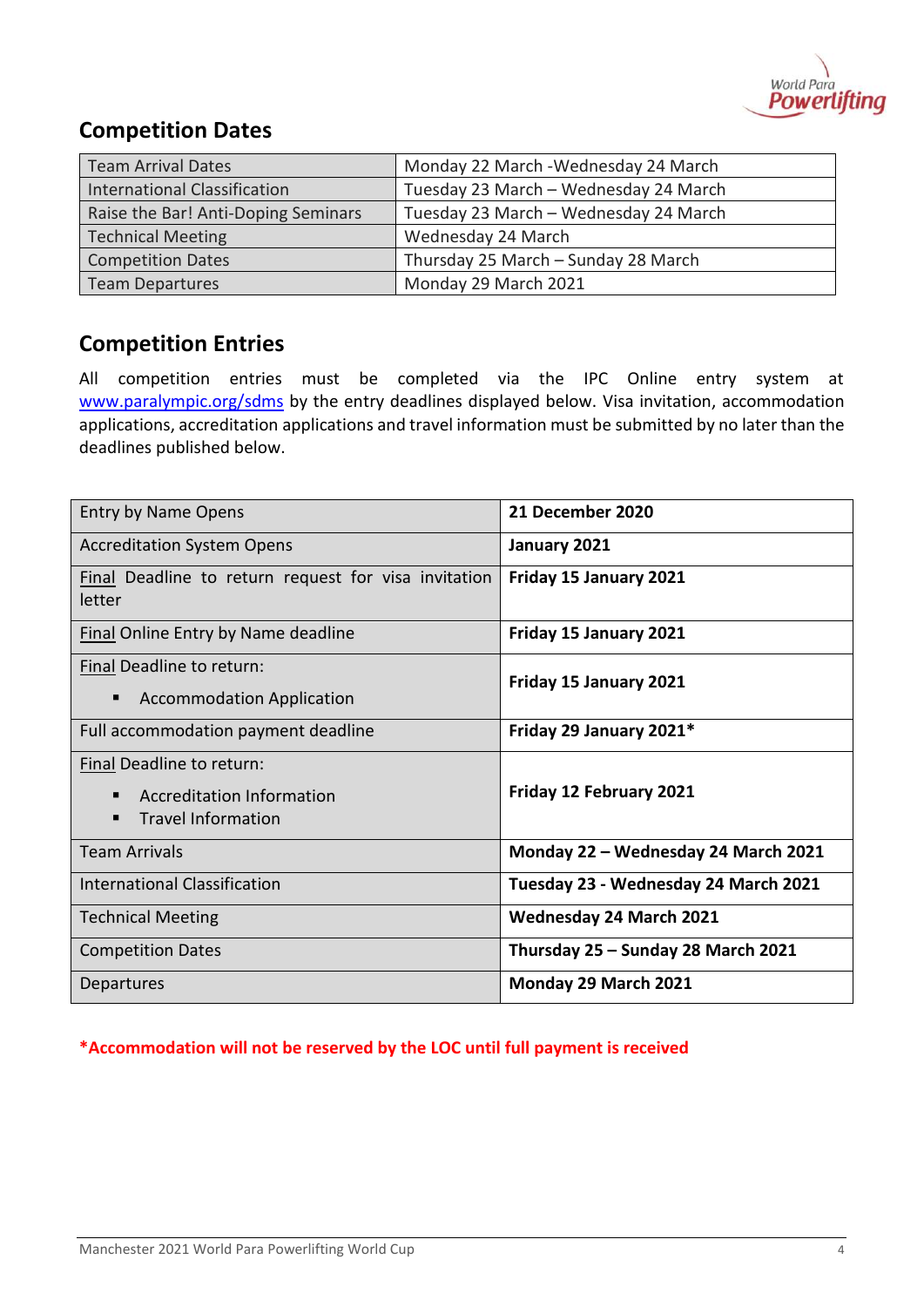

## <span id="page-4-0"></span>**Covid-19**

British Weight Lifting is working very closely with the UK national government and Manchester local public health authorities to stage a safe and enjoyable competition. UK Government guidance will lead our planning to ensure a Covid-secure event.

In order to make the event as safe as possible for every attendee we will require the complete support and cooperation of all teams. This may include Covid-testing in your respective country within 72 hours of departure, at the cost of the NPC. And additional Covid-testing in Manchester, to be covered by the LOC, social distancing, use of face coverings and any other elements of the Event Covid Plan that the LOC puts in place.

More information about how we will make the event safe and secure, and how we expect teams to support this will be provided by the LOC in a separate information pack.

## <span id="page-4-1"></span>**Accommodation**

The Radisson Blu hotel will be used for all athletes and officials during the World Cup. The hotel offers accommodation in accessible single, twin and double rooms. Official training for the event will take place in the conferencing centre at the hotel. All prices below include Breakfast, Lunch and Dinner (all other hotel charges are the responsibility of the guest) and all meals are provided at the hotel. Please note:

First Meal – Dinner on day of Arrival Last Meal – Breakfast on day of Departure

## **Radisson Blu Manchester Airport**

- Address: Chicago Avenue, Manchester, M90 3RA
- Website: [Radisson Blu Manchester Airport](https://www.radissonhotels.com/en-us/hotels/radisson-blu-manchester-airport?facilitatorId=RHGSEM&cid=a%3Aps%2Bb%3Abng%2Bc%3Aemea%2Bi%3Abrand%2Be%3Ardb%2Bd%3Aukirwe%2Bf%3Aen-US%2Bg%3Aho%2Bh%3AMANZQ%2Bv%3Acf&mkwid=ktbYAg52_dc&pcrid=75179211471883&pkw=radisson%20blu%20manchester%20airport&pmt=be&slid=&pgrid=1202866173768140&ptaid=kwd-75179301032465:loc-188&utm_source=bing&utm_medium=cpc&utm_campaign=MS_GBR-IRL_CR_UKIRWE_sk_Brand_Manchester_MANZQ_EN_EX&utm_term=radisson%20blu%20manchester%20airport&utm_content=Brand_Manchester_Hotel_EX_A.%20Migration)



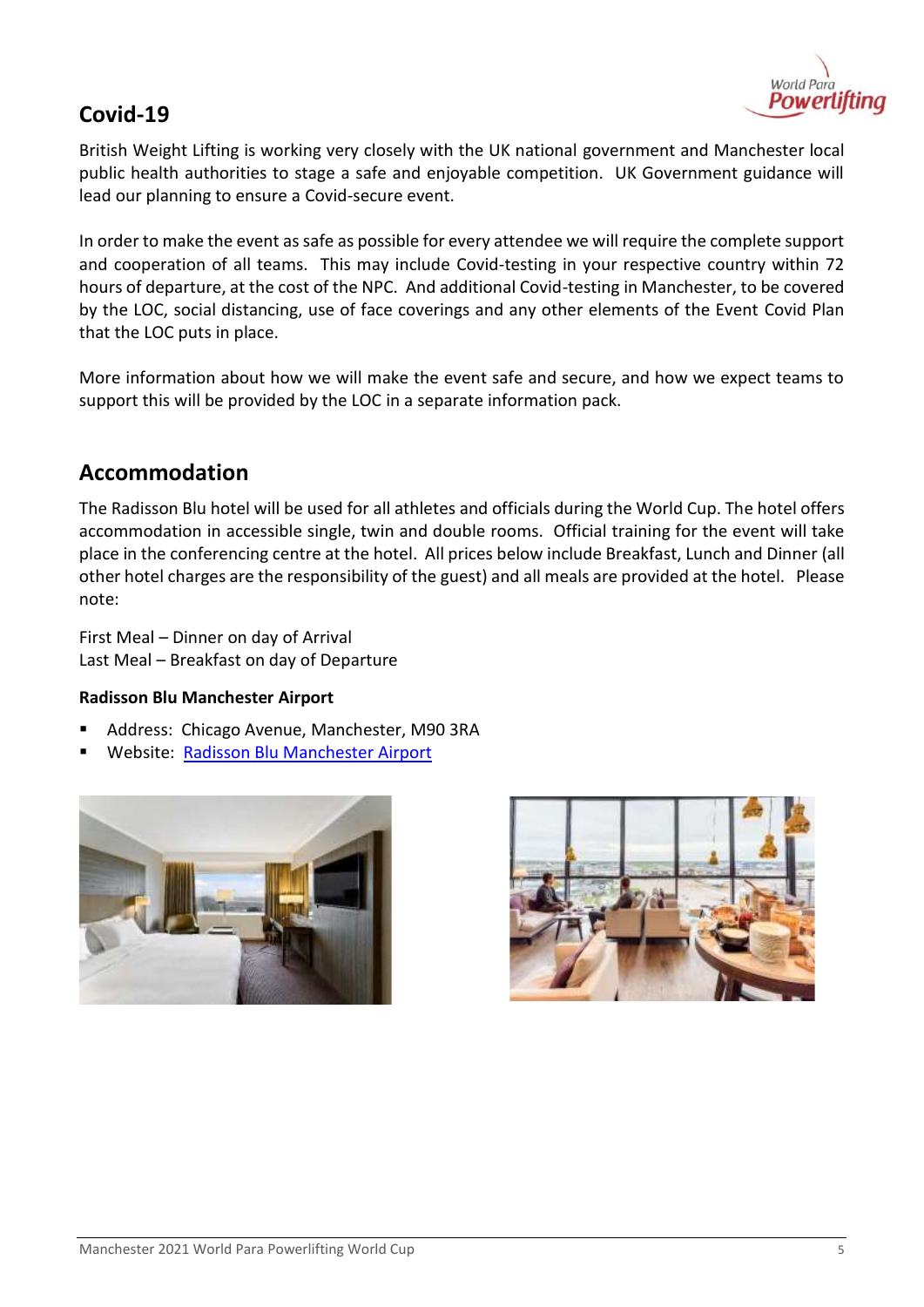



## <span id="page-5-0"></span>**Type and cost of rooms**

- **Double room** £125 per person per night (minimum 5-night stay)
- **Single room –** £190 per person per night (minimum 5-night stay)

The check-in time at the competition hotel is from 15:00 and the check-out is by 12:00. Early checkin and late check out can be requested but additional charges may be incurred.

## <span id="page-5-1"></span>**Payment Procedure**

Full accommodation fees must be transferred to the following bank account, by no later than **Friday 29 January 2021**.

**Please note that room bookings will only be confirmed and reserved for teams when the accommodation payment has been received in full**.

If accommodation is requested after the final payment deadline, please note that availability in the competition hotel cannot be guaranteed and the prices may differ.

Please note that **no cash payments** will be accepted for accommodation fees at this competition.

| <b>Account name</b>        | <b>Manchester City Council Receipts</b> |
|----------------------------|-----------------------------------------|
| Name of the bank           | <b>Barclays Bank</b>                    |
| <b>Address of the bank</b> | 51 Mosley Street, Manchester, M60 2AU   |
| <b>Account Number</b>      | 53348075                                |
| <b>Sort Code</b>           | 20-55-58                                |
| <b>IBAN</b>                | GB56 BARC 2055 5853 3480 75             |
| <b>Swift code</b>          | BARCGB22                                |

## <span id="page-5-2"></span>**Cancellation Policy**

Accommodation will only be guaranteed once payment has been received in full. The payment deadline is Friday 29 January 2021. Refunds will only be considered if costs have not been incurred and at the discretion of the LOC.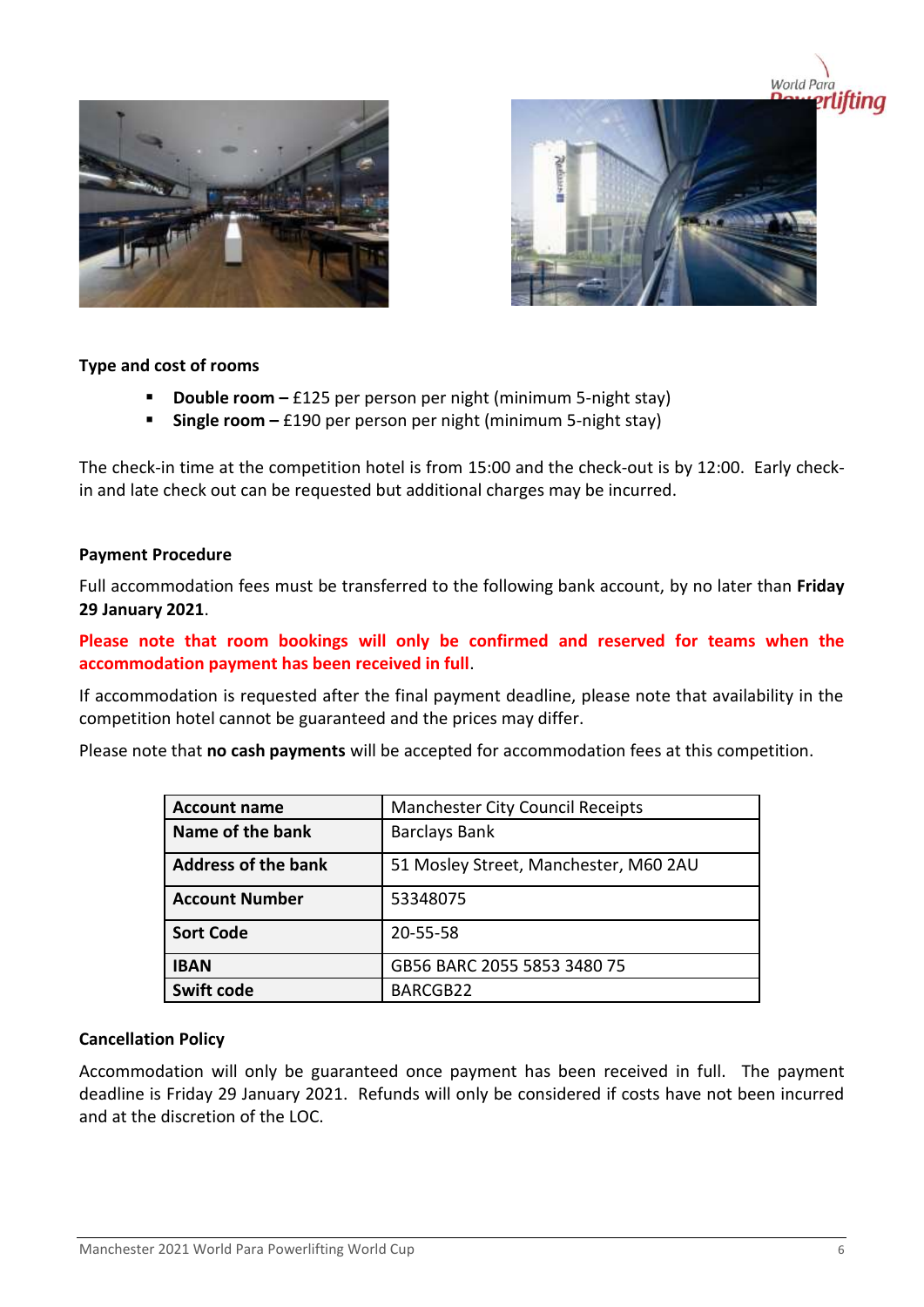

# <span id="page-6-0"></span>**Transportation**

All teams will be met at the airport by event representatives who will assist you getting to the hotel. The Radisson Blu hotel is part of the Manchester Airport complex and is within walking distance of the airport.

Transportation will be provided free of charge to all athletes and team officials from/to the official hotel to the competition venue. The distance between the hotel and the competition venue is 2 miles with the journey taking approximately 10 minutes by car or bus. The competition venue is located in the Wythenshawe Forum. The training venue is located within the Radisson Blu hotel.

## <span id="page-6-1"></span>**Access to the UK – the Visa process**

The LOC can provide visa invitation letters to athletes and team officials that require them. In order to obtain your invitation letters, please contact [manchester2020ppwc@mlsgb.co](mailto:manchester2020ppwc@mlsgb.coT) and request a visa invitation form. This must be requested no later than **Friday 15 January 2020.**

The links below help attendees to check if they need a visa to travel to the UK, with a helpful step by step procedure. The standard visit visa rules will allow visitors to participate in sports events. The Home Office page explains what a visitor can and cannot do:

<https://www.gov.uk/apply-standard-visitor-visa> <https://www.gov.uk/standard-visitor-visa>

New rules for visiting the UK come into force from 1 January 2021. Please use the link below for full guidance.

<https://www.gov.uk/guidance/visiting-the-uk-from-1-january-2021>

## <span id="page-6-2"></span>**Competition Information**

## <span id="page-6-3"></span>**Preliminary Competition Programme**

The provisional timetable and events programme will be provided after the final entries by name deadline of 15 January 2021. The competition schedule will remain subject to change until the close of the technical meeting.

## **Maximum Number of Entries per Event**

## <span id="page-6-4"></span>**Individual Event**

The maximum number of **Senior** individual entries per NPC/NF across all senior bodyweight categories will be:

- Female Athletes: Twenty (20)
- Male Athletes: Twenty (20)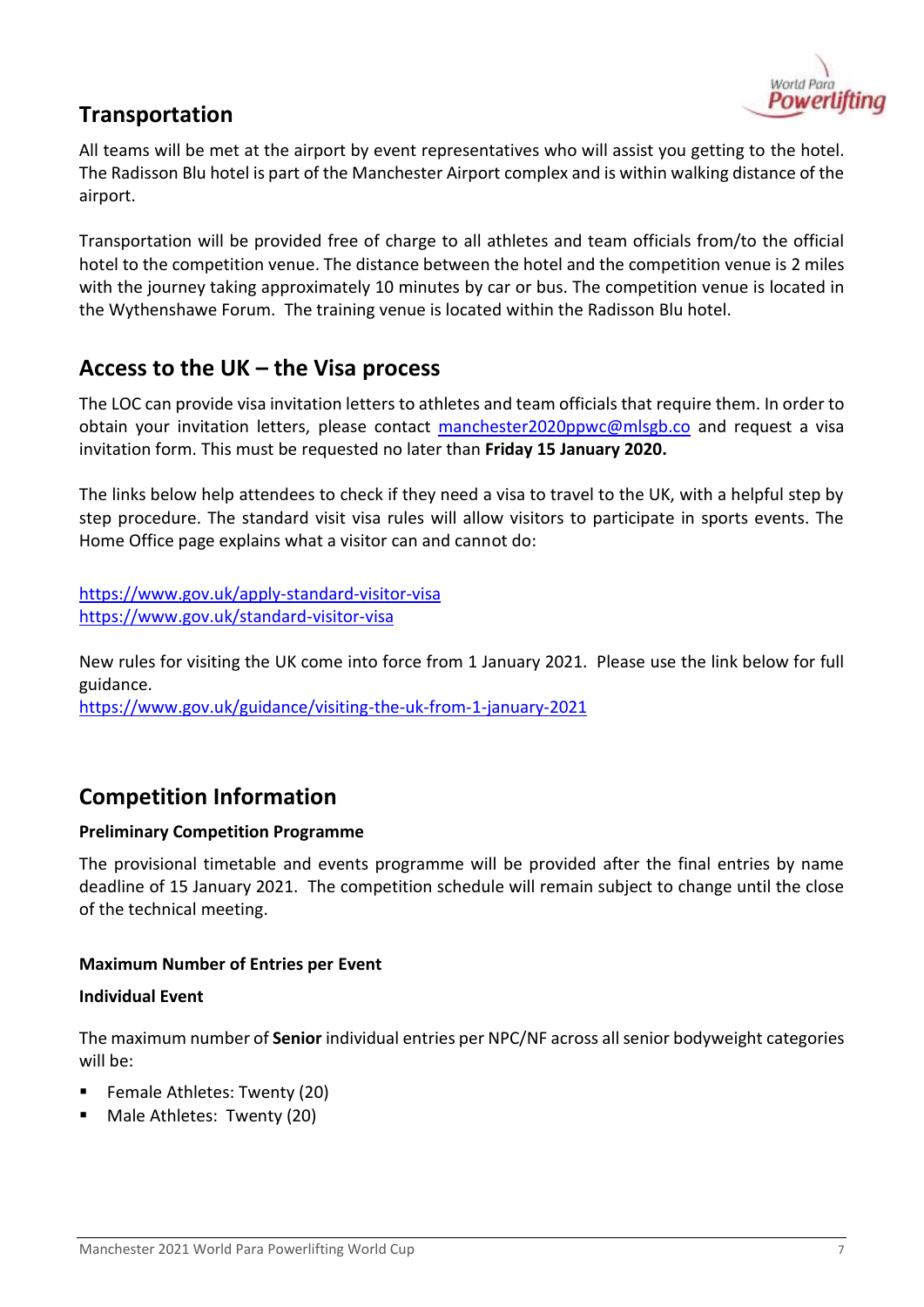There must not be more than two (2) senior athletes from any one country in the same bodywe category

**Note:** The maximum number of senior individual entries for the **competition host NPC only**, is sixty (60) athletes (Female: 30 and Male: 30) across all senior bodyweight categories. There must not be more than three (3) senior athletes from Championship host NPC in the same bodyweight category

The maximum number of **Junior** individual entries per NPC/NF across all junior bodyweight categories will be:

- Female Athletes: Thirty (30)
- Male Athletes: Thirty (30)

There must not be more than three (3) junior athletes from any one country in the same bodyweight category.

## <span id="page-7-0"></span>**Individual Team Event**

NPCs are permitted to enter only one (1) additional individual entry per bodyweight category if they wish to enter the Individual Team Event. The athlete entered that receives the lowest individual competition rank will have their individual result recognised for World, Regional and Paralympic ranking purposes only, but they will not be eligible to receive an individual event medal only a team event medal.

Team events will only exist in senior bodyweight categories, but the team may comprise of both senior and junior athletes, if such athletes compete in the same bodyweight category. To ensure the viability of team events, these athletes entered in the team event will not be permitted to change bodyweight categories during the Technical Meeting.

## **Mixed Team Event**

NPCs that wish to enter the mixed team event are permitted to enter a maximum of three (3) teams. Teams must consist of three (3) athletes from the same nation, and there must be a minimum of one (1) female athlete, all three (3) athletes that comprise the team may be from different bodyweight categories.

## <span id="page-7-1"></span>**Viability of the Events**

An individual event can be considered viable when the below minimum athlete numbers apply per bodyweight category:

- 1 Athlete: MQS rule when there is one (1) athlete in a single bodyweight category and they lift equal to or more than the respective Regional Championship MQS for that bodyweight category, as detailed in Appendix 7 of the WPPO rules and regulations (Gold).
- Minus one rule (-1) when there are two athletes in a single bodyweight category (Gold)
- 3 or more Athletes: All medals will be awarded (Gold, Silver, Bronze)

An individual team event can be considered viable when two (2) complete teams entered within that individual bodyweight category. A team must consist of three (3) competing athletes from the same nation within that individual bodyweight category in that competition.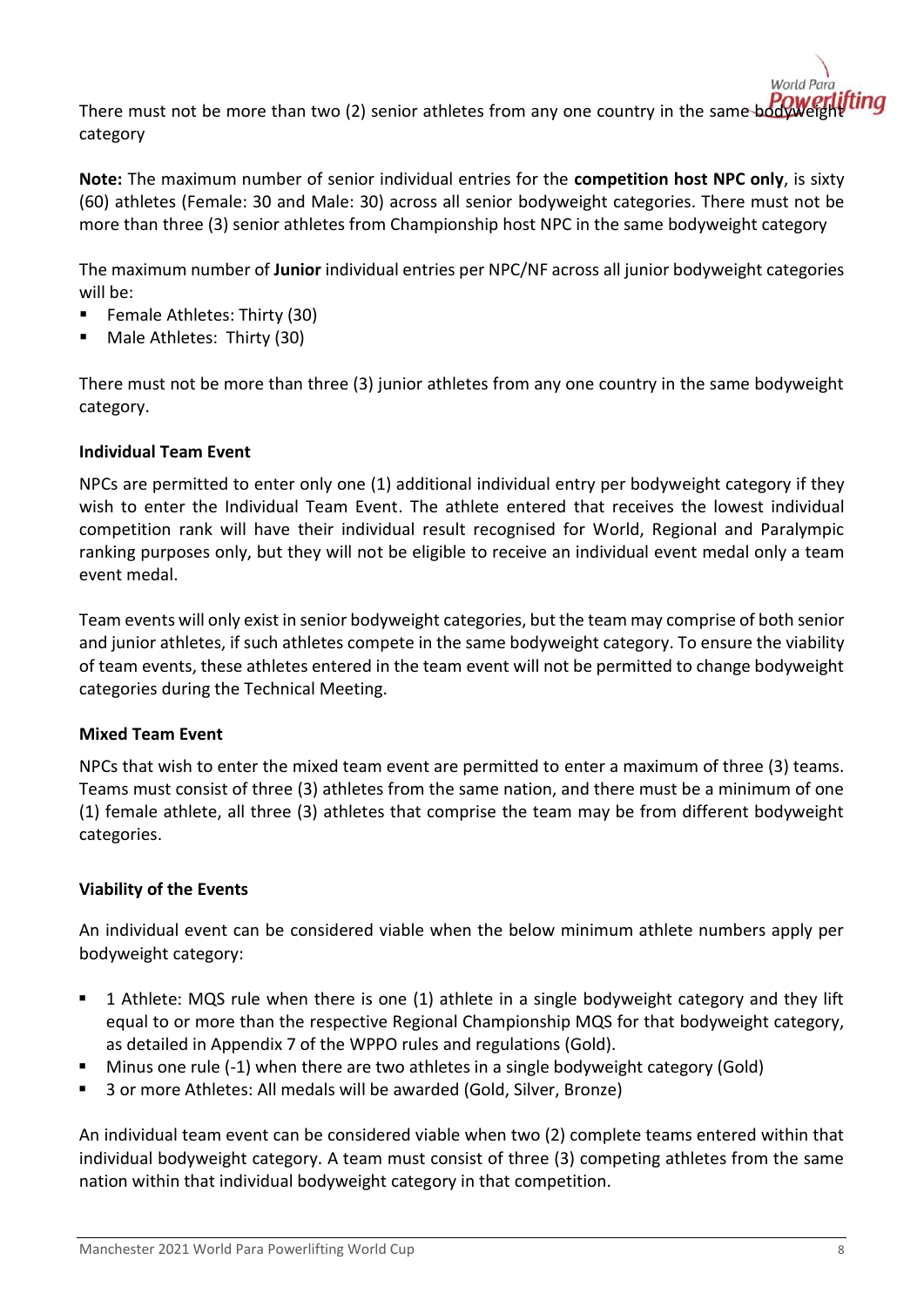

**A mixed team event can be** considered viable when there is a minimum of two (2) competing teams, both of which may be from the same nation. Teams must consist of three (3) athletes from the same nation, and there must be a minimum of one (1) female athlete. Each of the three (3) athletes that comprise a team may be from different bodyweight categories and nations are permitted to enter a maximum of three (3) teams in a mixed team event.

## <span id="page-8-0"></span>**Medal Awards**

Medals will be awarded to the top three (3) placed junior and senior athletes per bodyweight category in accordance with the above viability of events. Medals in the Team event will be awarded to the top three (3) placed teams.

#### <span id="page-8-1"></span>**Team Trophies**

At this competition One (1) team trophy only will be awarded to just the highest placed team from all competing nations, using points from the top six (6) ranked athletes from the individual event in accordance with 16.6.4 of the Rules and Regulations from one (1) or both genders, and junior and senior athletes will both be considered.

## <span id="page-8-2"></span>**Body Weight Category change**

Bodyweight category changes will be permitted following the final entry deadline only during the technical meeting in line with article 11.3.9 of the WPPO rules and regulations. The bodyweight category that is signed off at the technical meeting is considered final, and no further changes will be allowed. Please note that to ensure the viability of teams, athletes that have entered a team event will not be permitted to change bodyweight categories after the final entry deadline.

#### <span id="page-8-3"></span>**Entries and Registration Process**

In order to enter this competition all athletes must be registered and licensed for the 2021 competition season via the **SDMS Athlete Data Management System** by no later than the final entry deadline. Athletes do not require a Minimum Qualifying Standard (MQS) to enter the competition.

All athletes must be entered by their respective NPC/NF via the IPC Online Entry System by the final entry deadline in order to be accepted by World Para Powerlifting. Should you require assistance with entries please contact World Para Powerlifting: [info@WorldParaPowerlifting.org.](mailto:info@WorldParaPowerlifting.org)

#### <span id="page-8-4"></span>**Late entries**

Teams must contact the WPPO office if there is a late entry request. All respective information provided by the NPC/NF will be reviewed in consultation with the LOC on a 'case by case' basis and the entry may be accepted or rejected accordingly by WPPO only.

#### <span id="page-8-5"></span>**Replacements**

The WPPO Office must be informed if any NPC/NF needs to make an athlete replacement. The replacement of athletes may be accepted due to injury or medical reasons. All respective supporting information regarding the replacement must be sent to the WPPO office and it will be reviewed on a 'case by case' basis and accepted or rejected accordingly by WPPO only.

## <span id="page-8-6"></span>**Declaration of Participation**

By completing and submitting your final sport entries via the IPC Online Entry System, NPCs are considered to have declared the participation of their athletes in the specified event/categories.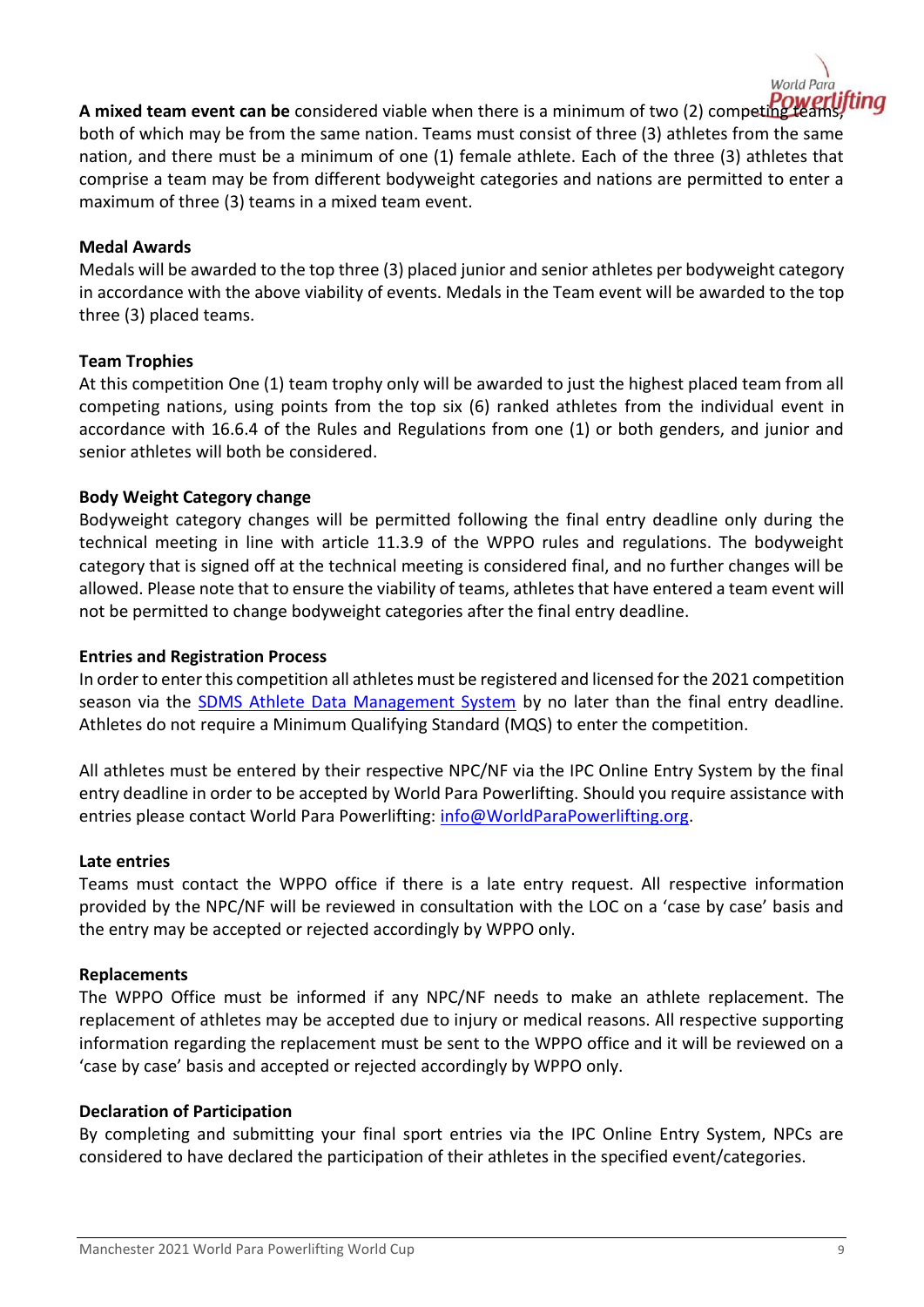

## <span id="page-9-0"></span>**Results and Rankings**

Only results of athletes who are licensed for 2021 within the given timelines for results recognition and have a Confirmed, Review or Review fixed date sport class status will be taken into consideration for inclusion in the official World and Regional ranking lists. **The results will also be recognised on the Paralympic ranking list for only those athletes that have met all the published pre-requisites to be on the Paralympic rankings.** 

## <span id="page-9-1"></span>**Records**

At this competition athletes are permitted to break records. Please refer to article 16.5 of the WPPO rules and regulations to see the eligibility requirements for an athlete to break a record.

## <span id="page-9-2"></span>**General Information**

### <span id="page-9-3"></span>**IPC Membership**

The LOC will only accept entry forms submitted by the NPC / NPF in good standing with the IPC. Furthermore, only those entry forms submitted by the NPC President, Secretary General or authorized person will be processed. For further information on the IPC's membership policies or to address general membership issues, please contact the World Para Powerlifting office.

#### <span id="page-9-4"></span>**World Para Powerlifting Rules & Regulations**

The current World Para Powerlifting Technical Rules & Regulations will apply for this competition https://www.paralympic.org/powerlifting/rules

#### <span id="page-9-5"></span>**Anti-Doping**

The Anti-Doping control / processes will be carried out in full accordance with the IPC Anti-Doping Code and the IPC Doping Control Agreement.

#### <span id="page-9-6"></span>**International Classification**

Athletes who have never been classified and or have a designated sport class status of Review or Review 2021 or earlier will be required to undergo International Classification prior to the start of the competition. A detailed classification schedule will follow after the revision of the final entries by World Para Powerlifting. Athletes that are required to attend international classification must arrive no later than **Tuesday 23 March 2021**.

#### <span id="page-9-7"></span>**Medical Information**

The LOC will ensure the implementation of all necessary and appropriate on-site medical, emergency ambulance and first aid services during training days and the competition. For medical treatment no medical insurance will be provided to any participants. **All participants are responsible for obtaining their own medical insurance (including Repatriation Coverage)** and will be responsible for any medical expenses resulting from participation in the event. Each NPC must ensure that all members of their delegation are appropriately insured, including coverage for travel, liability, accidents and repatriation.

The UK is currently negotiating it's European Union (EU) exit deal. This may affect the healthcare provision for attending teams. From 1 January 2021 athletes from within the European Economic Area (EEA) will be treated the same as athletes from outside the EEA which means using the National Health Service (NHS) will be chargeable. Click here to view the current rules for non-EEA visitors: [here](https://www.nhs.uk/using-the-nhs/nhs-services/visiting-or-moving-to-england/visitors-from-outside-the-european-economic-area-eea/)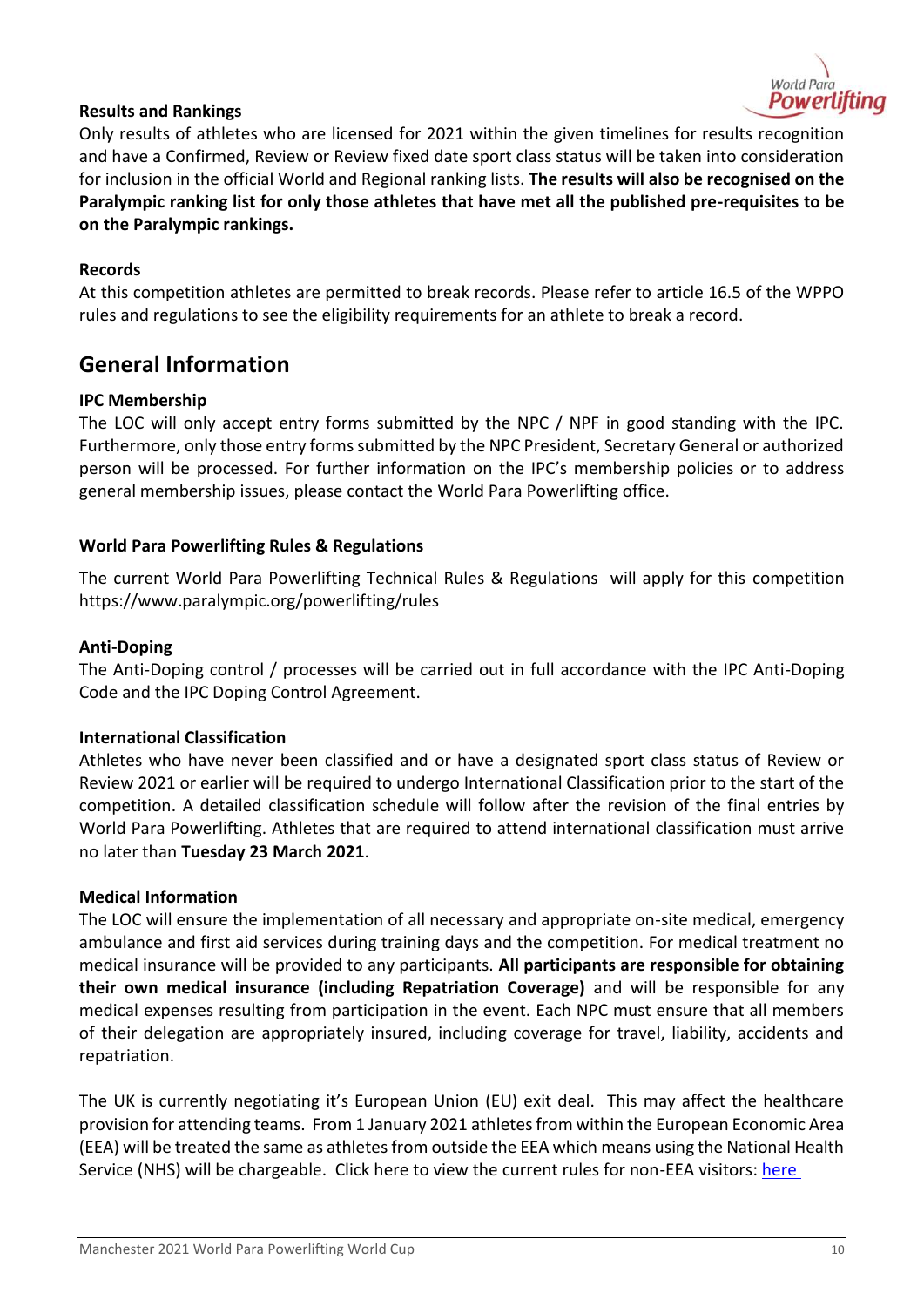ting At this stage (2 December 2020) reciprocal healthcare arrangements between the UK and the and/or its member states is a possible point to be included in the UK exit 'deal'.

## <span id="page-10-0"></span>**Extra Days**

In case of early arrivals or late departures outside of the official arrival and departure dates, any additional needs for accommodation, transportation, meals and any other services must be organised and paid for by the respective NPC/NF for these additional dates.

## <span id="page-10-1"></span>**Contact Details**

**LOC World Para Powerlifting** Tel: 00 44 114 2573170 Tel: 0049 228 2097 129

Fax: 0049 228 2097 209

Email: [manchester2020ppwc@mlsgb.co](mailto:manchester2020ppwc@mlsgb.co) Email: [WorldParaPowerlifting@paralympic.org](mailto:WorldParaPowerlifting@paralympic.org)